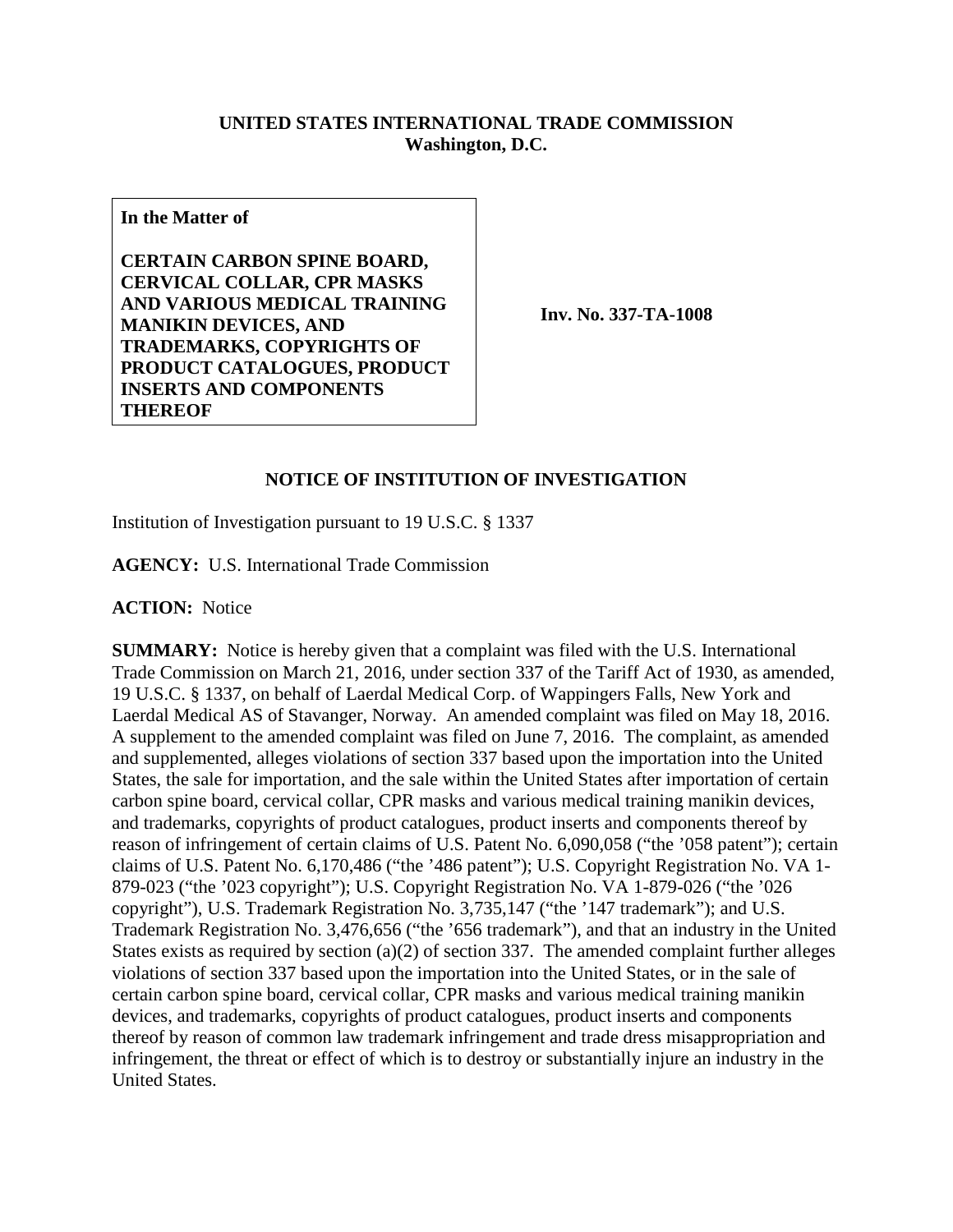The complainants request that the Commission institute an investigation and, after the investigation, issue a general exclusion order, or in the alternative, a limited exclusion order and cease and desist orders.

**ADDRESSES:** The amended complaint, except for any confidential information contained therein, is available for inspection during official business hours (8:45 a.m. to 5:15 p.m.) in the Office of the Secretary, U.S. International Trade Commission, 500 E Street, S.W., Room 112, Washington, D.C. 20436, telephone (202) 205-2000. Hearing impaired individuals are advised that information on this matter can be obtained by contacting the Commission's TDD terminal on (202) 205-1810. Persons with mobility impairments who will need special assistance in gaining access to the Commission should contact the Office of the Secretary at (202) 205-2000. General information concerning the Commission may also be obtained by accessing its internet server at [http://www.usitc.gov.](http://www.usitc.gov/) The public record for this investigation may be viewed on the Commission's electronic docket (EDIS) at [http://edis.usitc.gov.](http://edis.usitc.gov/)

**FOR FURTHER INFORMATION CONTACT:** The Office of Unfair Import Investigations, U.S. International Trade Commission, telephone (202) 205-2560.

**AUTHORITY:** The authority for institution of this investigation is contained in section 337 of the Tariff Act of 1930, as amended, and in section 210.10 of the Commission's Rules of Practice and Procedure, 19 C.F.R. § 210.10 (2016).

**SCOPE OF INVESTIGATION:** Having considered the complaint, as amended, the U.S. International Trade Commission, on June 20, 2016, **ORDERED THAT** –

(1) Pursuant to subsection (b) of section 337 of the Tariff Act of 1930, as amended, an investigation be instituted to determine:

(a) whether there is a violation of subsection  $(a)(1)(A)$  of section 337 in the importation into the United States, or in the sale of certain carbon spine board, cervical collar, CPR masks and various medical training manikin devices, and trademarks, copyrights of product catalogues, product inserts and components thereof by reason of trade dress misappropriation and infringement, the threat or effect of which is to destroy or substantially injure an industry in the United States;

(b) whether there is a violation of subsection  $(a)(1)(B)$  of section 337 in the importation into the United States, the sale for importation, or the sale within the United States after importation of certain carbon spine board, cervical collar, CPR masks and various medical training manikin devices, and trademarks, copyrights of product catalogues, product inserts and components thereof by reason of infringement of one or more of claim 1 of the '058 patent; the '023 copyright; and the '026 copyright, and whether an industry in the United States exists as required by subsection (a)(2) of section 337;

(c) whether there is a violation of subsection (a)(1)(C) of section 337 in the importation into the United States, the sale for importation, or the sale within the United States after importation of certain carbon spine board, cervical collar, CPR masks and various medical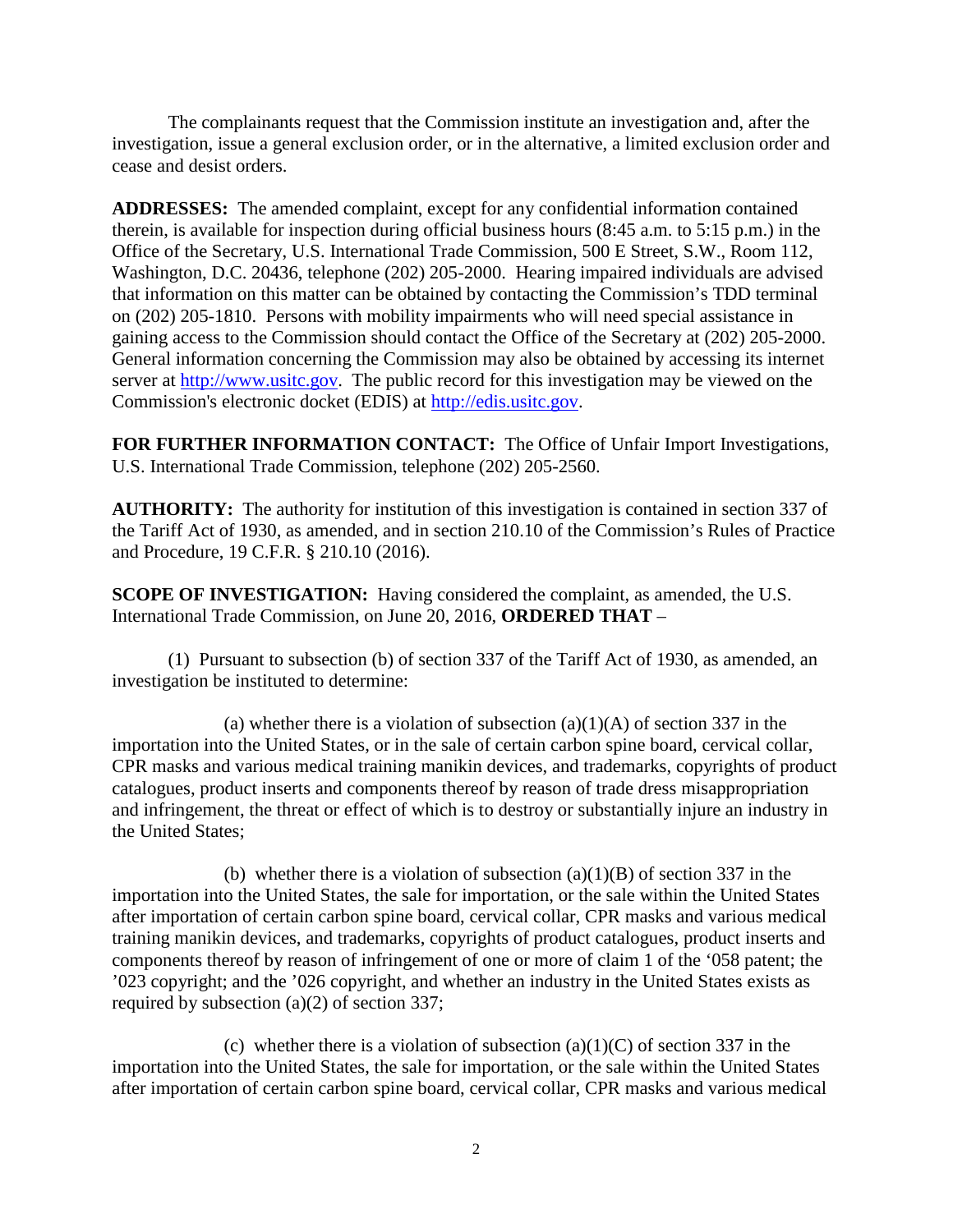training manikin devices, and trademarks, copyrights of product catalogues, product inserts and components thereof by reason of infringement of the '656 trademark, and whether an industry in the United States exists as required by subsection (a)(2) of section 337;

(2) For the purpose of the investigation so instituted, the following are hereby named as parties upon which this notice of investigation shall be served:

(a) The complainants are:

Laerdal Medical Corp. 167 Myers Corners Road Wappingers Falls, NY 12590

Laerdal Medical AS 30 Tanke Svilandsgate Stavanger, Norway N-4002

(b) The respondents are the following entities alleged to be in violation of section 337, and are the parties upon which the amended complaint is to be served:

> Shanghai Evenk International Trading Co., Ltd. Aijia International Building #288 Wuhua Road, Bldg. No. 1, 5th Floor, Shanghai China, 200086

> Shanghai Honglian Medical Instrument Development Co., Ltd. Aijia International Building #288 Wuhua Road, Bldg. No. 1, 5th Floor, Shanghai China, 200086

Shangahi Jolly Medical Education Co., Ltd., # 8 Jinting Road Pudong New Area Shanghai China 201323

Zhangjiagang Xiehe Medical Apparatus & Instruments Co., Ltd. FuGang Building #6B RenMin Street Zhangjiagang City Jiangsu China 215600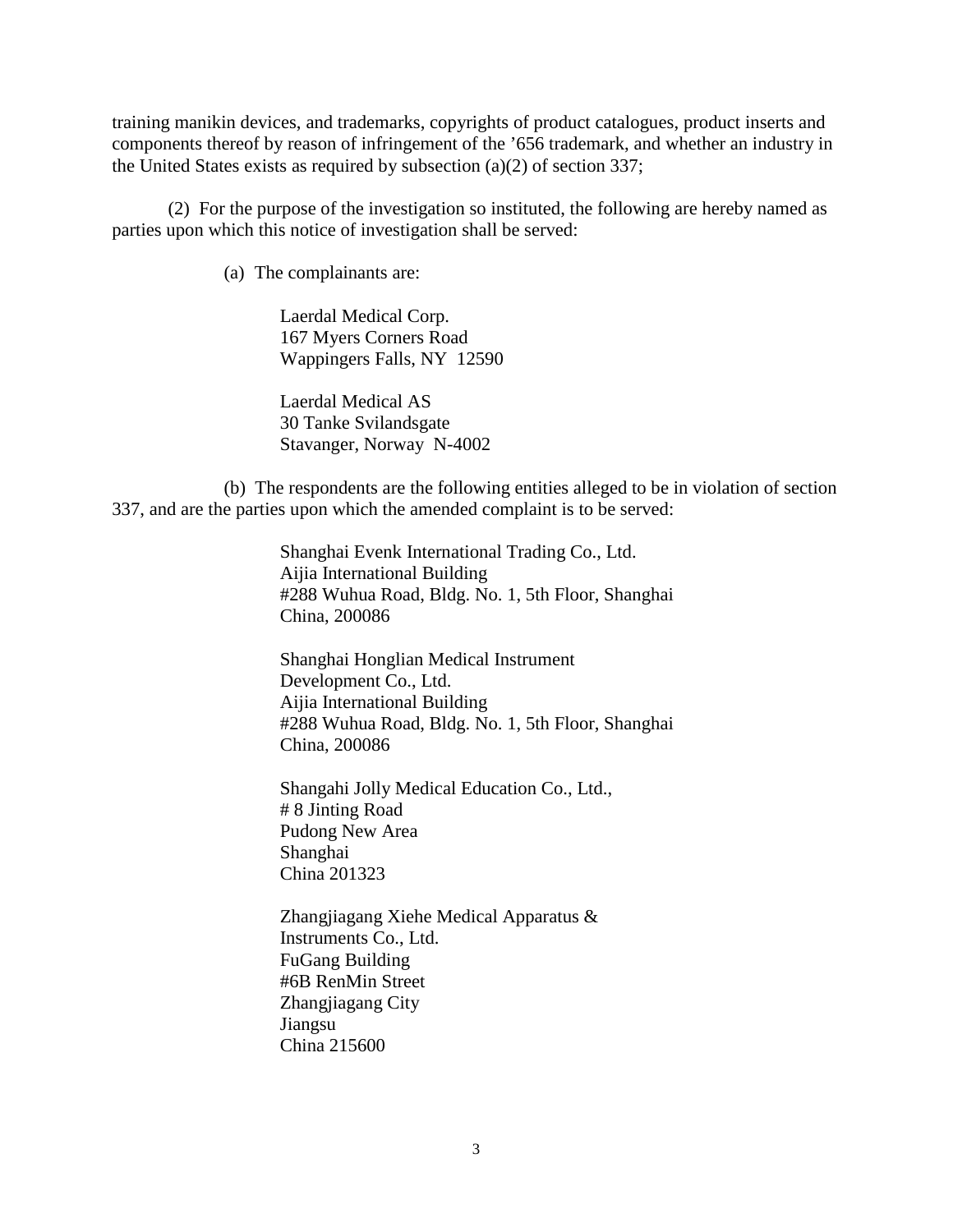Zhangjiagang New Fellow Med Co., Ltd. Sanxing Wukesong Road Jinfeng Town, Zhangjiagang City Jiangsu Province China 215624

Jiangsu Yongxin Medical Equipment Co., Ltd. 204 New State Road Leyu Town, Zhangjiagang City Jiangsu Province China 2156000

Jiangsu Yongxin Medical-Use Facilities Making Co., Ltd. 204 New State Road Leyu Town, Zhangjiagang City Jiangsu Provice China 2156000

Jiangyin Everise Medical Devices Co., Ltd. No. 1001 Chengyang Road Jiangyin City, Jiangsu China 214423

Medsource International Co., Ltd. and Medsource Factory, Inc. No. 1703 Building 11#, Lane 225 Jinxiang Road, PuDong China 201206

Basic Medical Supply, LLC 19902 Flax Flower Drive Richmond, TX 77407

(c) The Office of Unfair Import Investigations, U.S. International Trade Commission, 500 E Street, S.W., Suite 401, Washington, D.C. 20436; and

(3) For the investigation so instituted, the Chief Administrative Law Judge, U.S. International Trade Commission, shall designate the presiding Administrative Law Judge.

Responses to the amended complaint and the notice of investigation must be submitted by the named respondents in accordance with section 210.13 of the Commission's Rules of Practice and Procedure, 19 C.F.R. § 210.13. Pursuant to 19 C.F.R. §§ 201.16(e) and 210.13(a), such responses will be considered by the Commission if received not later than 20 days after the date of service by the Commission of the amended complaint and the notice of investigation.